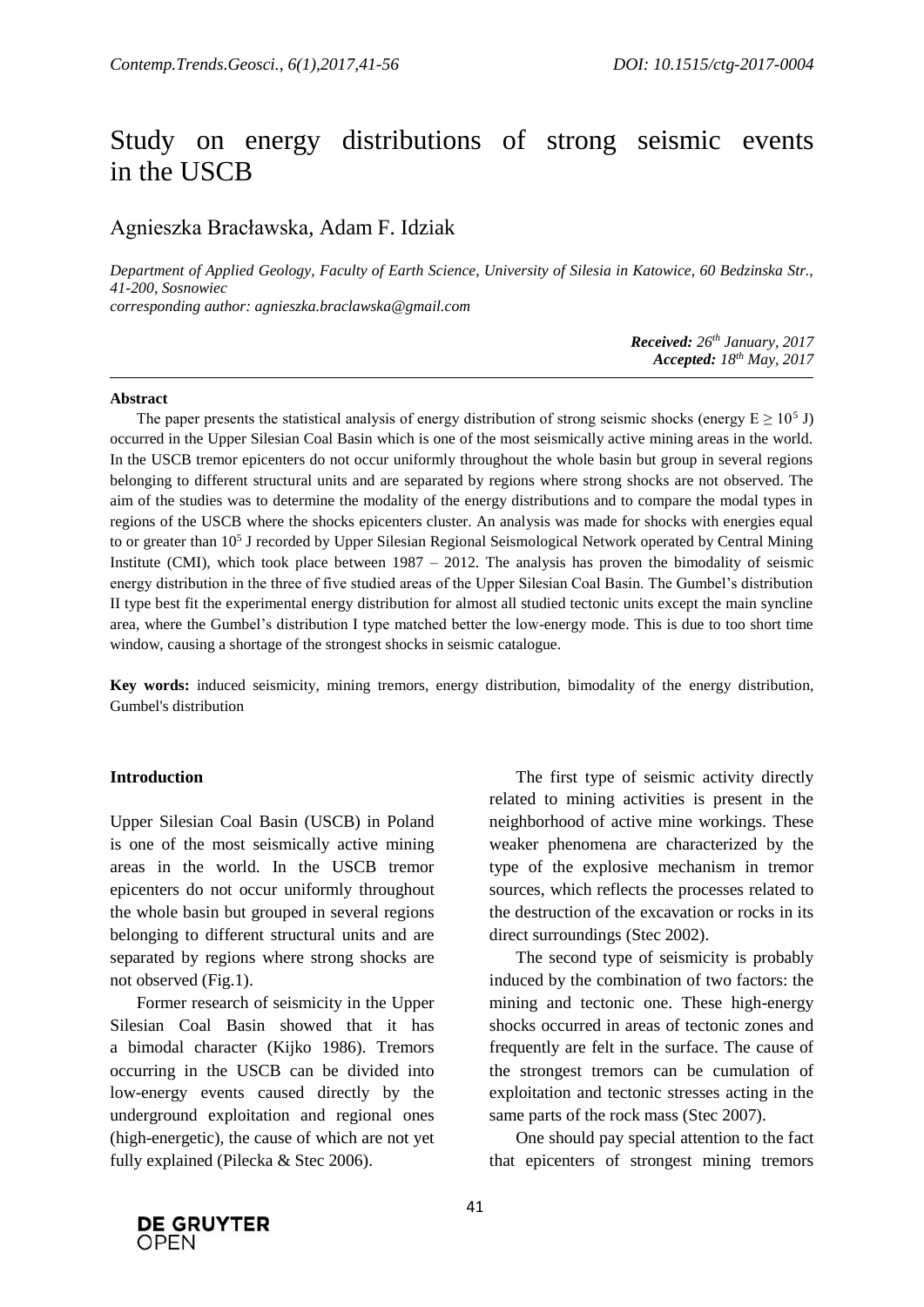group mostly in regions where the underground exploitation is carried out in the vicinity of major fault zones. Until now conducted researches for the spatial distribution of strong seismic events showed that epicenters of consecutive shocks shows directional compatibility with one of the dominant fault trends in particular structural unit (Idziak, et. al., 1999). Jura in his research (1999) showed that the Kłodnica fault zone (the main syncline) can be considered as a modern seismogenic structure. The Young-Alpine tectonic stresses, which have a significant impact on the nature of mininginduced tremors, may appear in the northern part of the Kłodnica fault. This phenomenon may indicate on natural relaxation of remnant tectonic stresses accumulated in this area.

According to Kijko (1986) the bimodality of the energy distributions has its origin in different physical processes that take place in the tremor's hypocentre – in this case different "mechanisms for generating shocks" are mentioned.

Gibowicz (1989) suggested that bimodality of the seismic energy distributions is the result of inhomogeneity and discontinuity of the rock mass and all shocks are involved by a stress induced by mining works. The low-energy seismic mode is the result of stress discharging caused directly by mining, and the high-energy mode is the result of synergies between exploitation and tectonic activity in the given area.

The article presents results of studies on statistical analysis of cumulative energy distribution of seismic events recorded by Upper Silesian Regional Seismological Network operated by Central Mining Institute (CMI). The seismic database contains events of energy greater than or equal to  $10^5$  J recorded during the period 1987 – 2012 in different regions of the USCB: the main syncline area, the main anticline area, the Rybnik Coal District, the Kazimierz syncline area and the Bytom syncline area.

Upper Silesian Regional Seismological Network operated by Central Mining Institute (CMI) enables registration of seismic energy greater than or equal to  $10<sup>5</sup>$  J (local magnitude *M*<sup>L</sup> 1,6). The network operates in a system of continuous monitoring and detection of vibration which is done automatically. Seismic signals are received by 20 measuring channels located throughout the monitored area. In the years 1987 – 2012, 26 085 tremors of energy greater than or equal to  $10^5$  J ( $M_L$  1,6) from the USCB were documented (Fig.2).

# **Energy distributions of strong seismic events**

In seismology the Gutenberg–Richter (G-R) law is used to determine the distribution of the number of shocks as a function of magnitude. G-R law expresses the relationship between the magnitude  $(M<sub>L</sub>)$  and total number of earthquakes (n) in any given region and time period of at least that magnitude (Gibowicz, Kijko, 1994):

$$
\log n = a - b M_L, \tag{1}
$$

where:

n – is the number or the cumulative number of shocks having magnitude  $\geq M$ , a, b – are coefficients (Idziak et al., 1999).

G-R law is an important equation describing the seismic energy release. Coefficient 'a' is a measure of the seismic activity of the area, whereas the coefficient 'b' characterizes the way of accumulated strain energy release. The parameter b is commonly close to 1.0 in seismically active regions. Its high values (greater than 1) mean that the seismic energy is released mostly in a plurality of low energy shocks. On the other hand the low values of parameter b (less than 1) mean the presence of an increased number of higher energy shocks in the  $G - R$  distribution (Idziak et al., 1999).

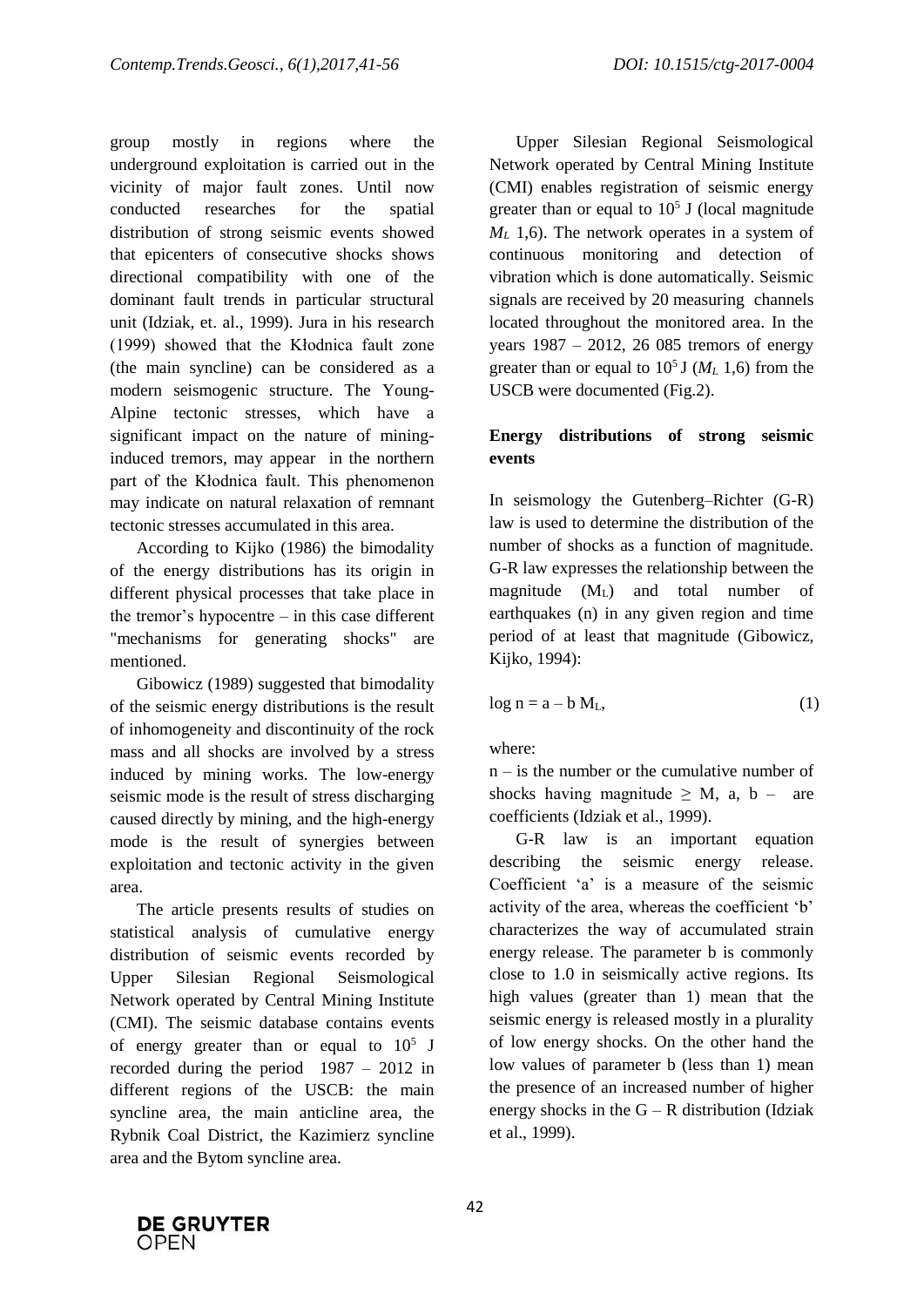

**Fig.1.** Localizations of strong seismic phenomena (energy  $E \ge 10^5$  J) in the Upper Silesian Coal Basin from the years 1987-2012 on background of mining areas (after Stec, Lurka, 2013, modified) A – the Bytom syncline area, B – the Kazimierz syncline area, C – the main anticline area, D – the main syncline area, E – the Jejkowice syncline and Jastrzębie fold zone (Rybnik Coal District)



**Fig.2.** Histogram presenting logarithmic number of tremors for energy intervals  $10^5 - 10^6$  J (22607 tremors),  $10^6 - 10^7$  J (3160 tremors),  $10^7 - 10^8$  J (321 tremors),  $10^8 - 10^9$  J (30 tremors),  $E \ge 10^9$  J (5 tremors) for the whole USCB. N – number of events, E - energy

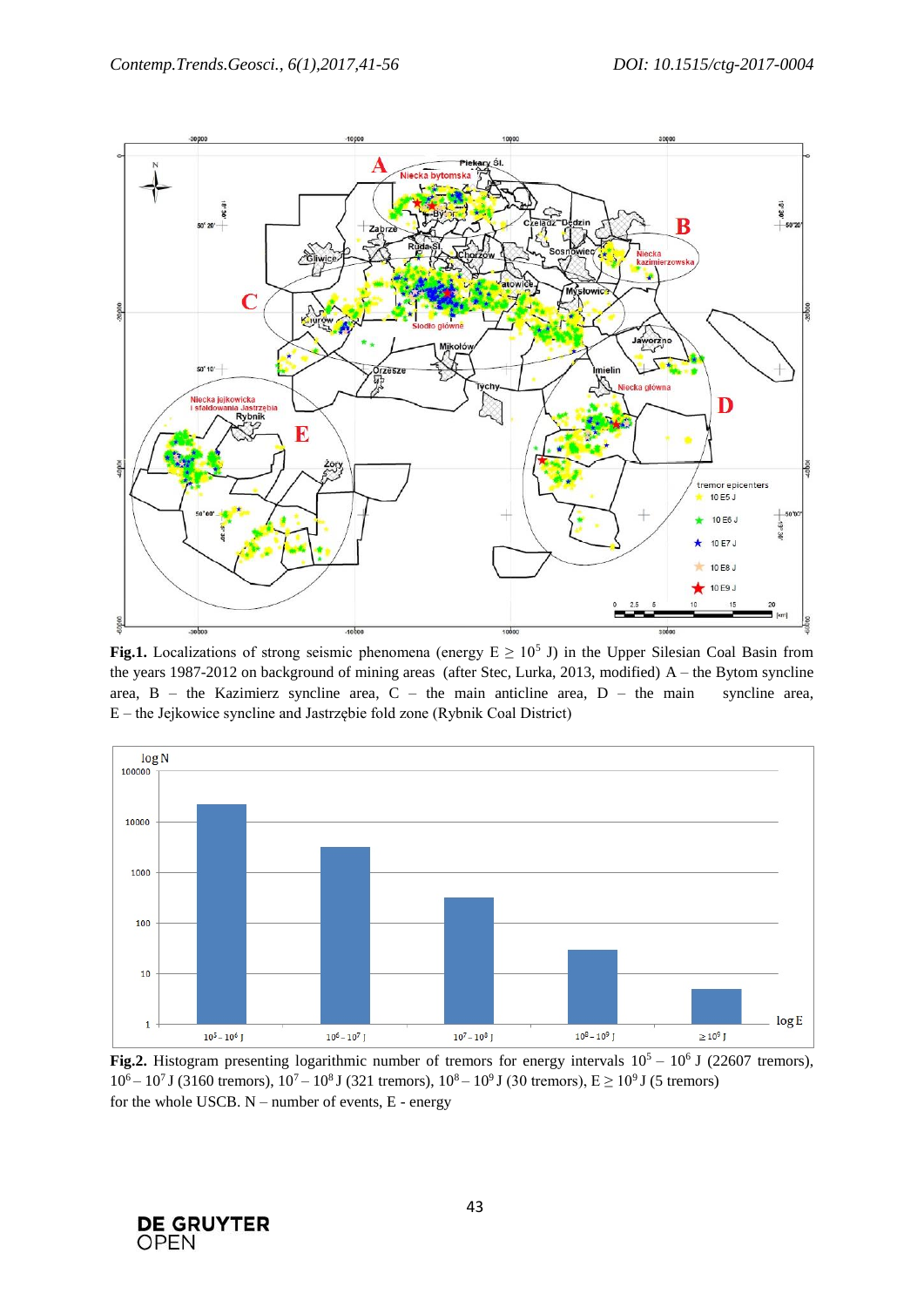The results obtained for investigated areas basing on the Central Mining Institute (CMI) seismic catalog from the years 1987 – 2012 appointed that estimated spatially and temporally averaged coefficient b was equal to 1.82 (Fig.3), what indicating that in the USCB seismic energy is released rather by a small events than by large ones.

In order to investigate the energy distribution the empirical cumulative distribution functions (ECD) were calculated according to the formula (Idziak et al., 1991):

$$
F(x) = P(x \le E) = \frac{ni}{N+1}
$$
 (2)

where:

 $n_i$  –number of events with energy less than or equal to the E,  $N -$  total number of events in selected time period.

The empirical cumulative distribution (ECD) can be approximated with Gumbel's extreme distribution (Gumbel, 1958) for which the equation describing probability is as follows:

$$
F(E) = e^{-e^{-y(E)}} \tag{3}
$$

where:



 $F(E)$  – the cumulative distribution function  $(CDF)$ ,  $E$  – shock energy,

Based on Jenkinson's method, three types of Gumbel's distribution can be used. First asymptotic distribution (I type) can be presented in the form of:

$$
y(E) = K \cdot (E - v) \tag{4}
$$

where:

K – distribution parameter,  $v$  – value of energy, for which  $y = 0$ .

If we specify the dependence between  $E =$ f(y), then first asymptotic distribution (I type) determines the linear relationship between E and y which is unlimited both for lower and upper sides of the distribution. It means that the both - very strong and very weak shocks can be observed.

Second asymptotic distribution (II type) one can however present in the form of:

$$
y(E) = \ln\left(\frac{E - \varepsilon}{v - \varepsilon}\right)^{K}
$$
 (5)

where:

 $K$  – distribution parameter,  $E$  – shock energy,  $v -$  value of energy, for which  $y = 0$ ,  $\varepsilon - a$ lower cut in Gumbel's distribution type II.

**Fig.3.** Spatially and temporally averaged coefficient  $b \sim 1,82$ estimated for the whole USCB (from the years 1987 – 2012). **Esk** – cumulated energy, **M<sup>L</sup>** – local magnitude

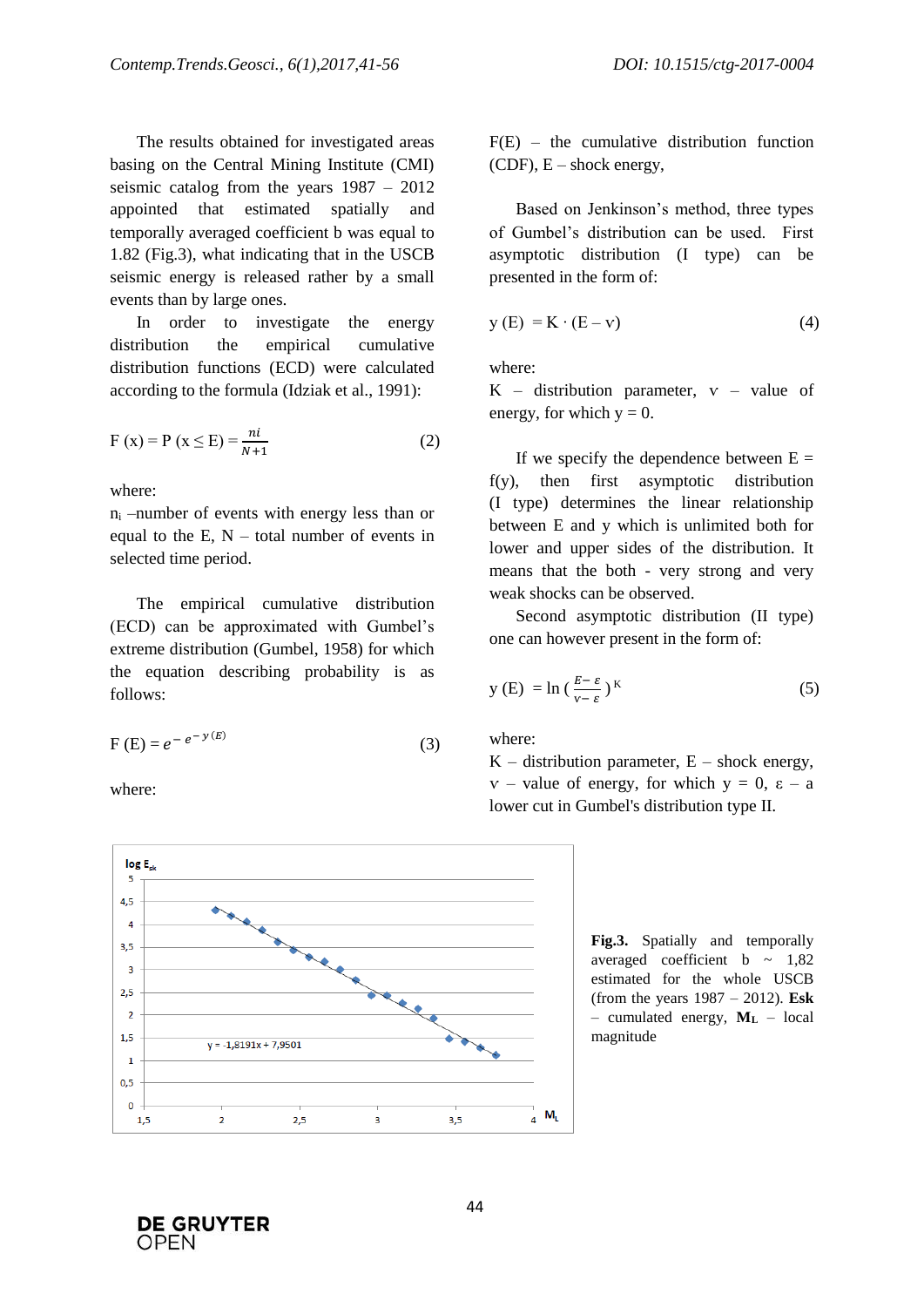For second type of Gumbel's distribution function  $E(y)$  is defined for shock energy equal to or bigger than the certain threshold energy ε and is convex downward.

Third asymptotic distribution (III type) in turn, has the form:

$$
y(E) = \ln\left(\frac{\omega - E}{\omega - v}\right)^{K}
$$
 (6)

where:

 $K$  – distribution parameter,  $E$  – shock energy,  $v -$  value of energy, for which  $y = 0$ ,  $\omega -$  an upper cut in Gumbel's distribution type III.

Third type of Gumbel's distribution is not defined for certain upper limit of energy and  $E(Y)$  is a function of a convex upward. This means that the dataset may not contain shocks of energy higher than ω.

In order to fit the experimental cumulative distribution function (ECD) for the different areas of the USCB by an appropriate Gumbel's distribution, the seismic data catalog of the Central Mining Institute (CMI) from the years 1987 – 2012 was used to calculated empirical value of the function  $y(E)$  as:

$$
y(E) = -\ln(-\ln(F))
$$
 (7)

where:

F(E) – the experimental cumulative distribution function (ECD).

## **Results of statistical analysis of energy distribution**

Gumbel's distributions of I, II and III type were tested to prove which of them best estimate the ECD's obtained for designated epicenters clusters.

Curvilinear regression module of *Statistica*  computer program was applied for the purposes. For each separated ECD Gumbel's distributions of a specific type, which was characterized by the smallest merit function

and the largest curvilinear correlation coefficient was selected. The values of these parameters are shown in the table 1.

Analysis included shocks with energy equal to or greater than  $10<sup>5</sup>$  J which generally could belong to low-energy mode but some of them could belong to high-energy mode. The modes separation was based on occurrence of characteristic inflection points on the graphs presenting ECD's. Precise separation of the shocks belonging to either one or the other mode on the basis of the energy data is not possible because distributions of low and high energy mode overlaps for events with energy near to  $10^6$  J.

In presented analysis theoretical distributions of low-energy mode was matched to ECD in terms of energy from  $1 \cdot 10^5$  J to about  $7 \cdot 10^5$  J whereas for high-energy mode in terms of energy higher than  $1 \cdot 10^6$  J.

To separate low-energy mode precisely tremors of energy much less than  $1 \cdot 10^5$  J (for example from  $1 \cdot 10^2$  J) registered by seismic mining networks should be taken into account. However, then the analysis would be very local and would involve specific mines whereas the analysis was focused on the entire USCB area.

The results of study showed that energy distribution of shocks from different tectonical units of the USCB cannot be estimated by the same Gumbel's distributions.

On the graphs presenting ECD for the main syncline, the main anticline and the Bytom syncline regions (Fig.4, 9 and 10) inflection points which indicate the existence of two independent branches of the analyzed distributions can be clearly observed.

## *Main syncline area*

Analyzing the graph plotted for the main syncline area (Fig.4) it can be seen clearly that the ECD compounds two modes, separated by a characteristic inflection points.

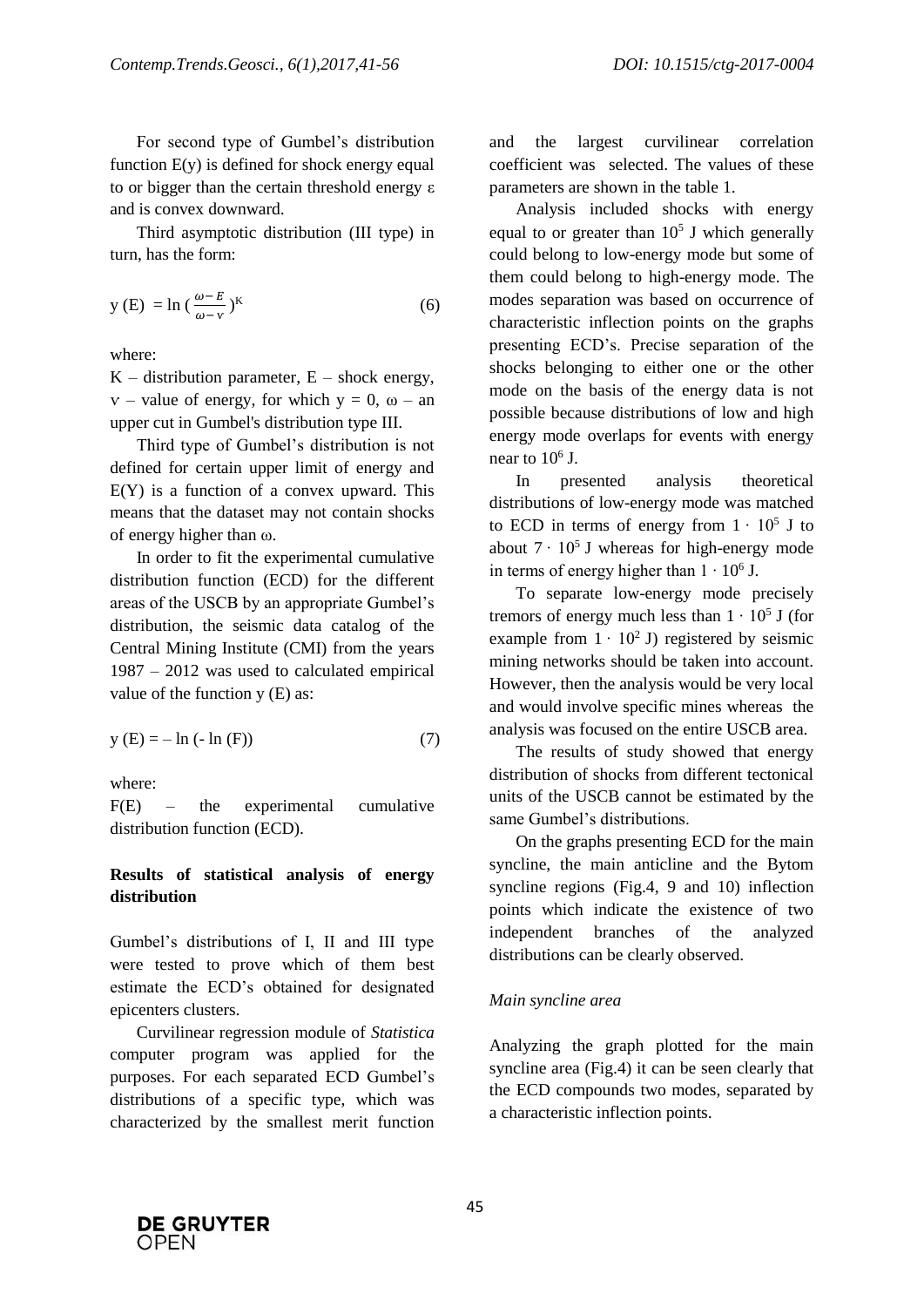

**Fig.4.** Seismic energy distribution curves from the main syncline region (1987 – 2012). Blue – empirical (ECD), red – theoretical (CDF), greys – 5% confidence intervals for CDF

Using curvilinear regression method, logarithmic function which corresponds to the Gumbel's distribution type II, best fit the highenergy branch  $(7 \cdot 10^7 \text{ J} \leq E \leq 1 \cdot 10^9 \text{ J})$  of the experimental distribution (Fig.6), whereas the Gumbel's distribution I type gave a better fit (Fig.5) for the low-energy mode  $(1 \cdot 10^5 \text{ J} \leq E)$  $≤ 7 ⋅ 10<sup>5</sup>$  J).

## *Kazimierz syncline area*

In the Kazimierz syncline area (Fig.7) selection of the type and distribution parameters of high-energy were difficult, due to the insufficient number of shocks in the field of higher energies. It was not possible to separate the modes, but for the energy interval of  $1 \cdot 10^5$  J  $\le E \le 6 \cdot 10^7$  J ECD can be well described by Gumbel's distribution II type.

*Rybnik Coal District*

In the Jejkowice syncline and Jastrzębie fold zone (RCD) bimodality of the energy distribution was also not observed (Fig.8). For the energy interval of  $1 \cdot 10^5$  J  $\le E \le 6 \cdot 10^8$  J the ECD was well fitted by Gumbel's distribution II type.

## *Main anticline area*

In turn, in the main anticline area distribution bimodality was found (Fig.9), which was indicated by the characteristic inflection points sharing the different energy modes. A better fit for low-energy mode (energy of  $1 \cdot 10^5$  J  $\le E \le$ 1 ∙ 10<sup>7</sup> J) was given by the Gumbel's distribution II type (Fig.10). In addition, highenergy mode (energy of  $1 \cdot 10^7$  J  $\le E \le 1 \cdot 10^9$ J) also can be described by another Gumbel's distribution II type (Fig.11).

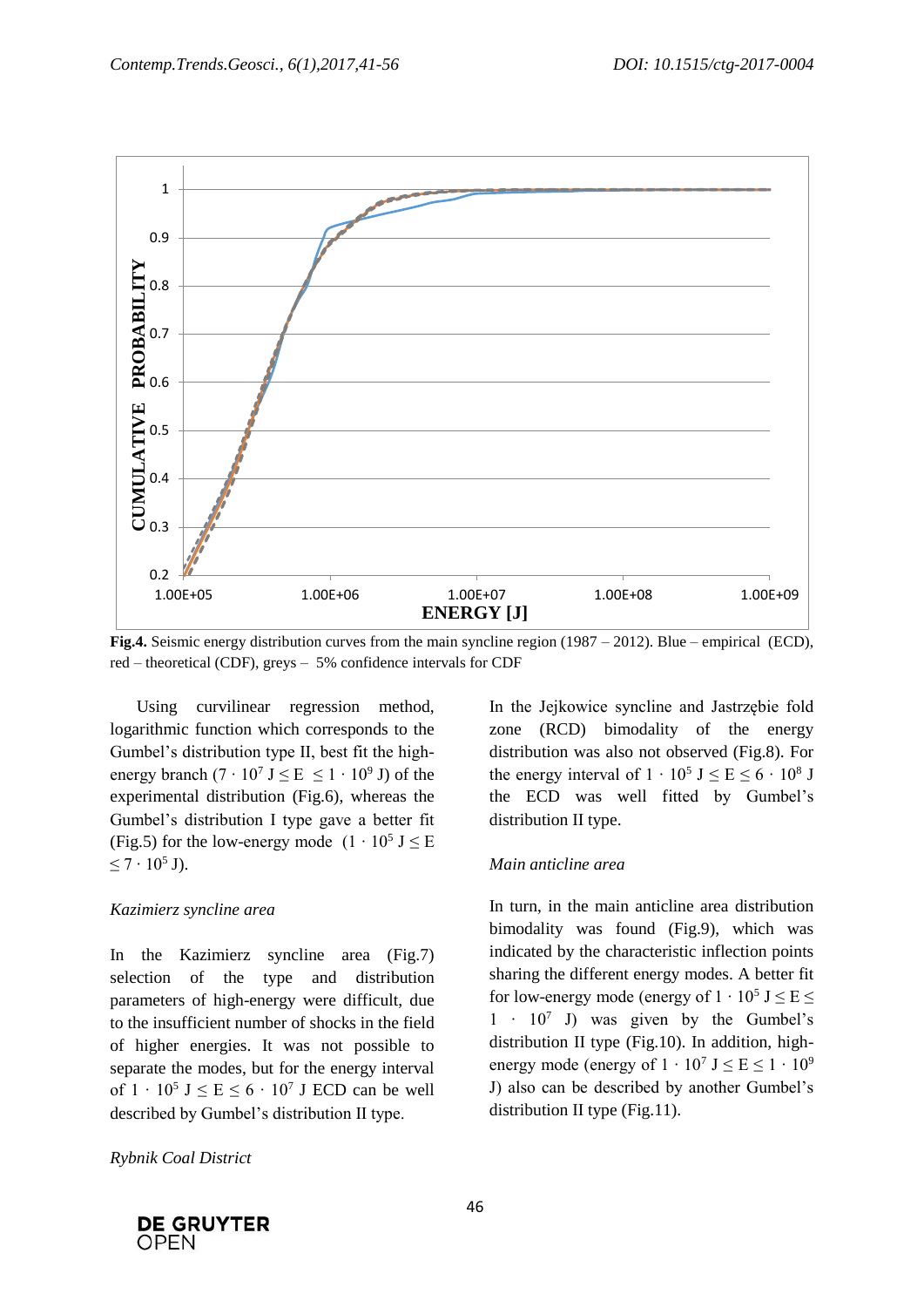





**Fig.6.** Seismic energy distribution curves for high-energy shocks from the main syncline region (1987 – 2012). Blue – empirical (ECD), red – theoretical (CDF), greys – 5% confidence intervals for CDF

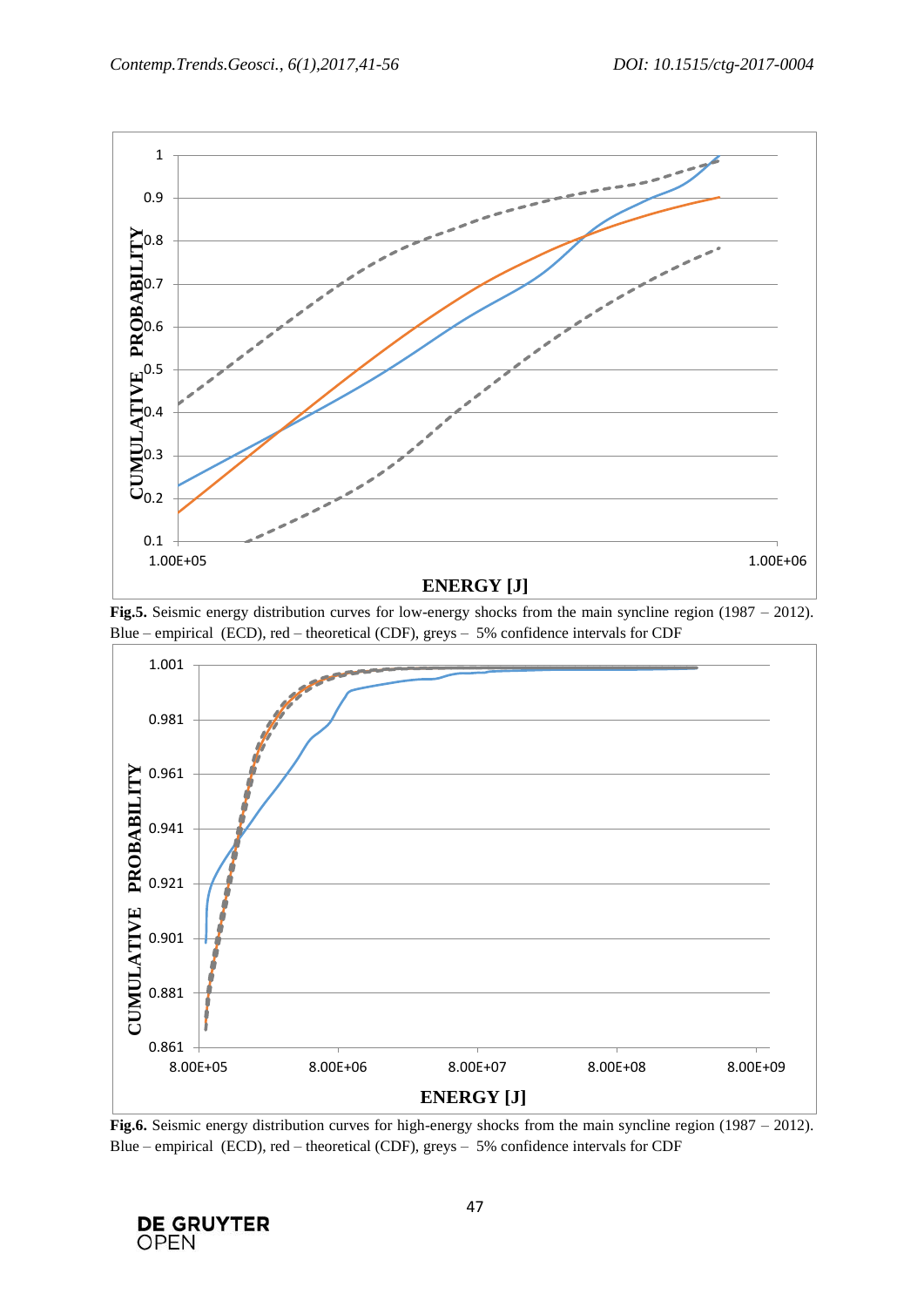





**Fig.8.** Seismic energy distribution curves from the Jejkowice syncline and Jastrzębie fold zone (Rybnik Coal District) (1987 – 2012). Blue – empirical (ECD), red – theoretical (CDF), greys – 5% confidence intervals for CDF

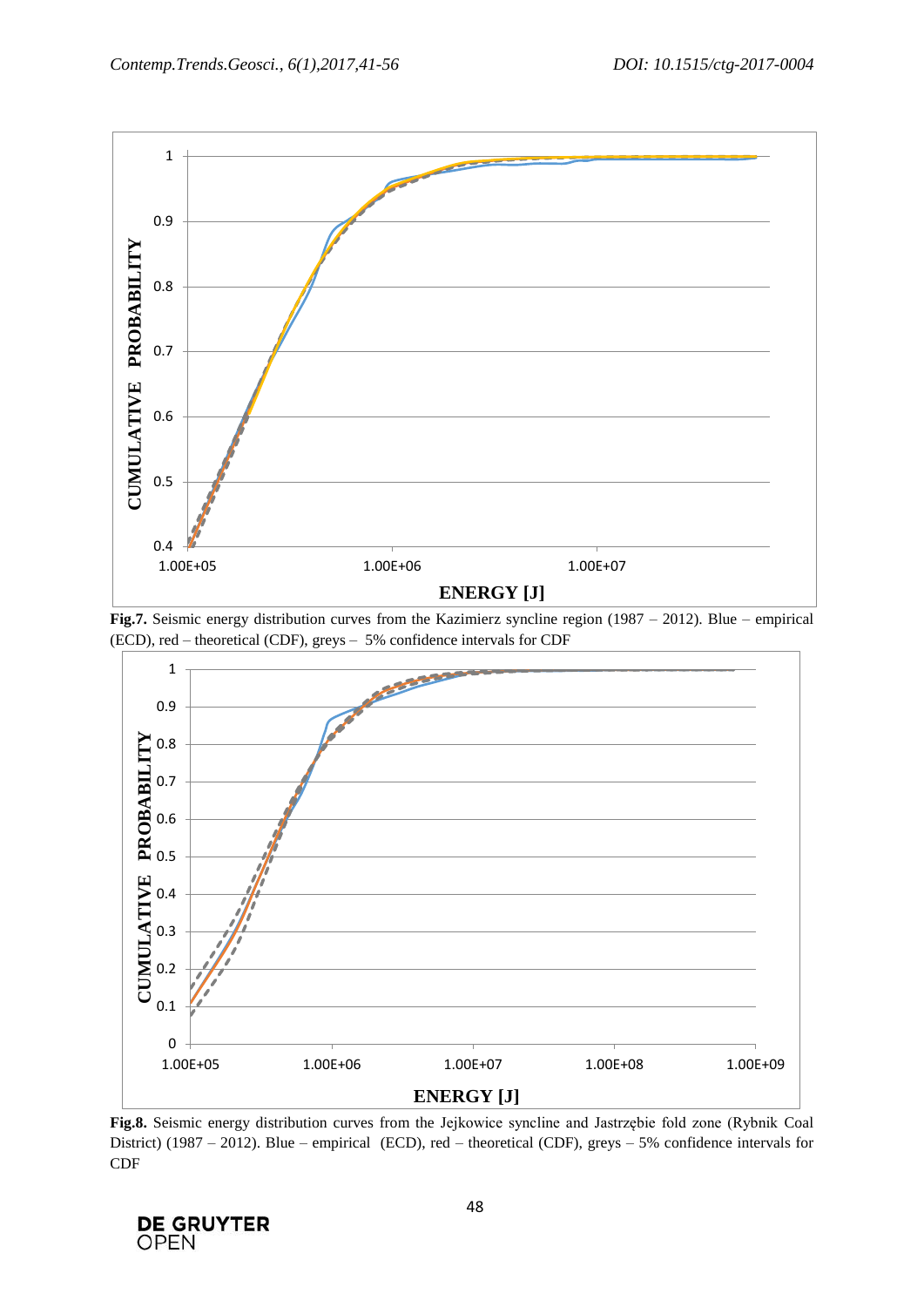

**Fig.9**. Seismic energy distribution curves from the main antycline region (1987 – 2012). Blue – empirical (ECD), red – theoretical (CDF), greys – 5% confidence intervals for CDF



**Fig.10.** Seismic energy distribution curves for low-energy shocks from the main antycline region (1987 – 2012). Blue – empirical (ECD), red – theoretical (CDF), greys – 5% confidence intervals for CDF

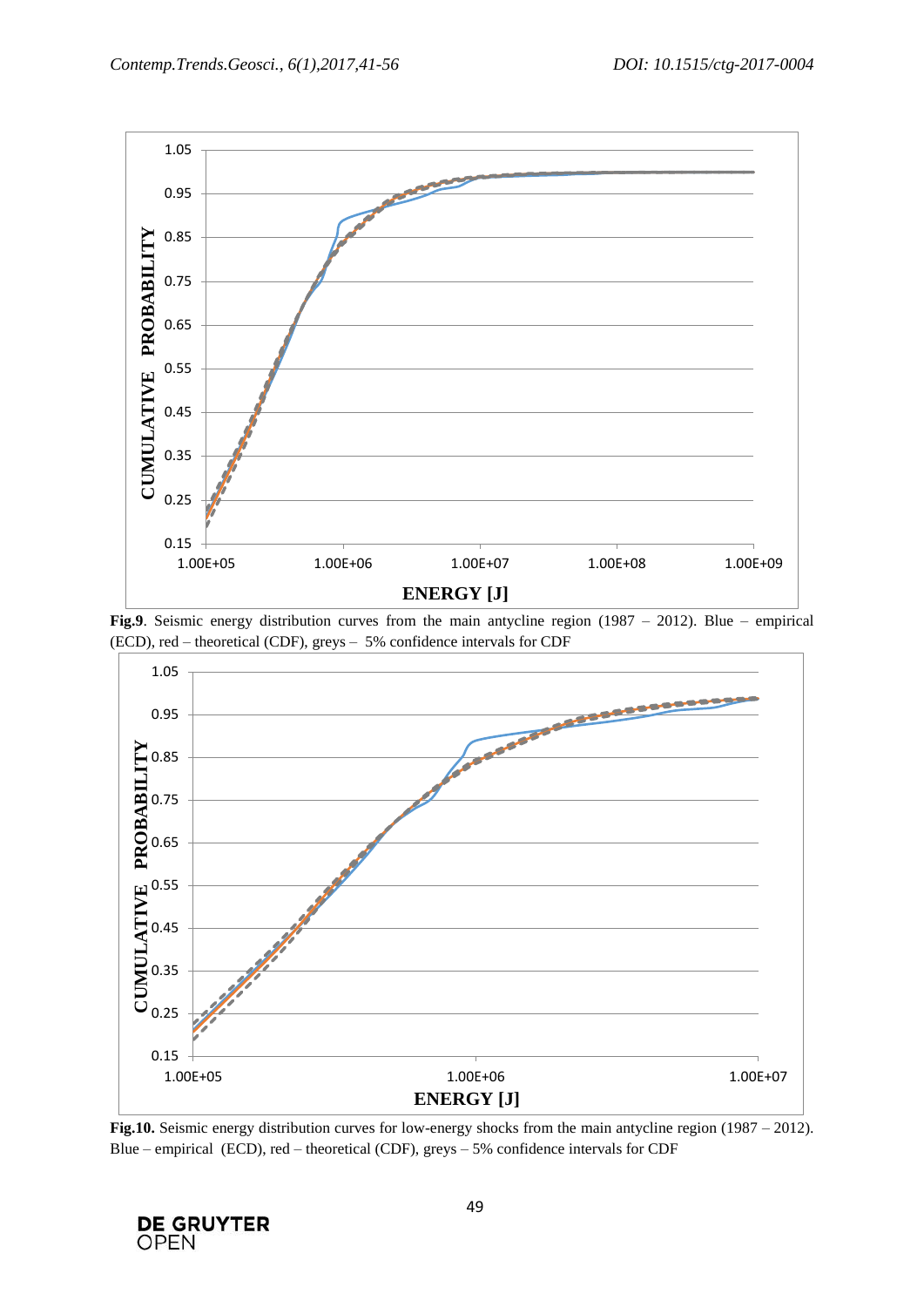

**Fig.11**. Seismic energy distribution curves for high-energy shocks from the main antycline region (1987 – 2012). Blue – empirical (ECD), red – theoretical (CDF), greys – 5% confidence intervals for CDF

#### *Bytom syncline area*

The Bytom syncline area was also characterized by bimodal energy distribution (Fig.12). Both modes, low-energy (energy of 1  $\cdot$  10<sup>5</sup> J  $\leq$  E  $\leq$  5  $\cdot$  10<sup>6</sup> J) and high-energy (energy of  $1 \cdot 10^7$  J  $\le E \le 1 \cdot 10^9$  J) could be fitted by the different Gumbel's distribution II type (Figs 13 and 14).

Common results of the matching Gumbel's distributions and their statistical parameters (errors) for different regions of the Upper Silesian Coal Basin are presented in Tab.1.

#### **Discussion and conclusions**

The analysis carried out for the studied areas of Upper Silesian Coal Basin: the main syncline area, the main anticline area, the Jejkowice syncline and Jastrzębie fold zone (Rybnik Coal District) the Kazimierz syncline area and the Bytom syncline area has shown that the greatest compatibility with experimental data of the energy distribution gave Gumbel's distribution II type, except the main syncline area, where a better matching for the low-energy mode gave the Gumbel's distribution I type.

Previously, Marcak and Zuberek (1994) found that the ECD of shocks from the Upper Silesian Coal Basin can be fitted better under assumption that the observed ECD is a result of the imposition of two independent asymptotic distributions different for low-energy and high-energy modes.

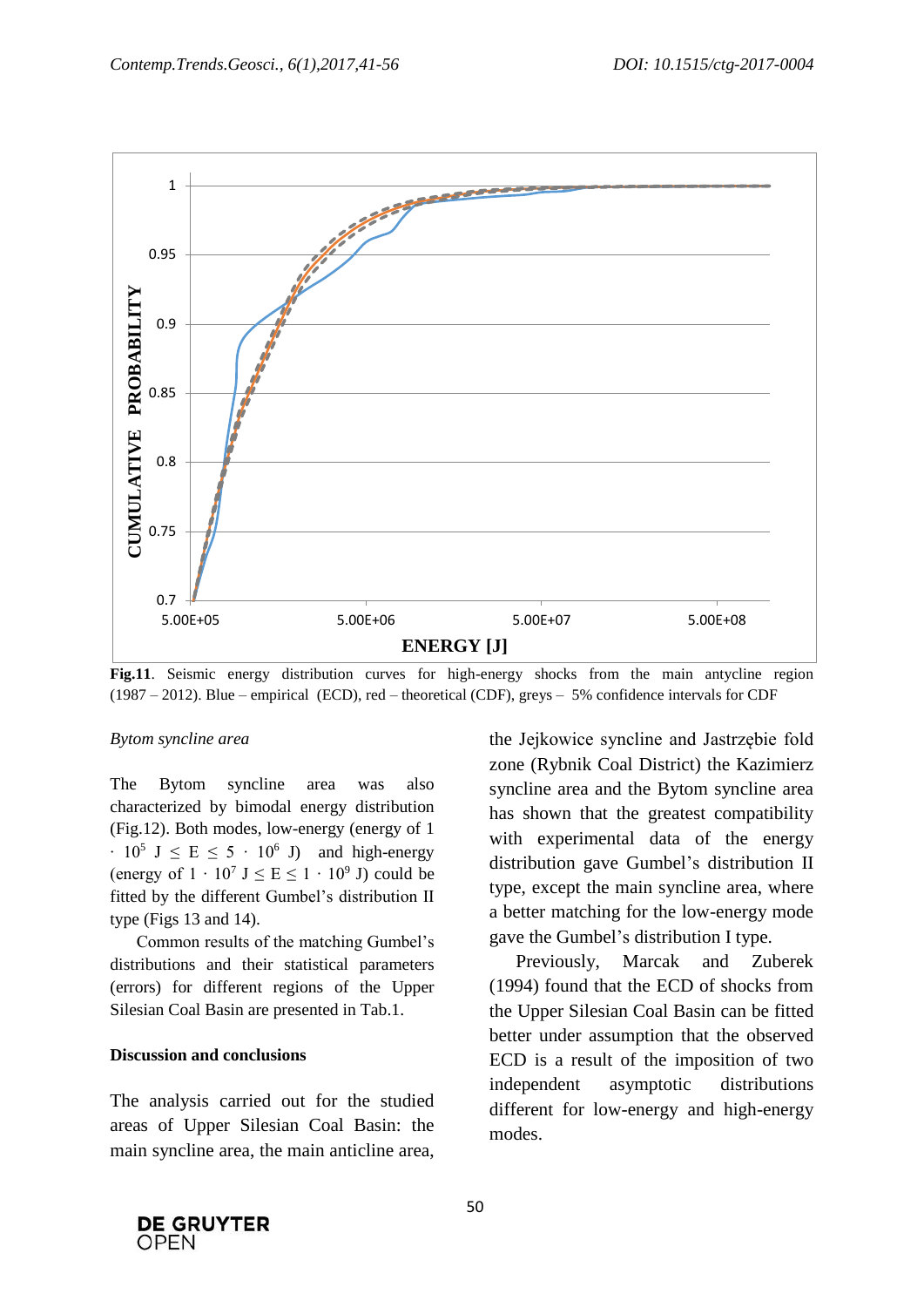*Contemp.Trends.Geosci., 6(1),2017,41-56 DOI: 10.1515/ctg-2017-0004* Contemp. Trends. Geosci., 6(1), 2017, 41-56

| Regions    | Modes                    | y(E)                                                               | ⊠         | parameters<br>$\omega$ | Gumbel's distribution<br>× | Merit function | Curvilinear correlation<br><b>Statistical parameters</b> | Explained        |
|------------|--------------------------|--------------------------------------------------------------------|-----------|------------------------|----------------------------|----------------|----------------------------------------------------------|------------------|
|            | $\overline{a}$           | E-178563,7                                                         |           | f,                     | 178563,7                   | 0,002435800    | R=0,99685<br>coefficient                                 | variance<br>99 % |
| <b>NS</b>  | Η                        | $\lambda - 0.7705$<br>$(\frac{E}{42\,317,8})$<br>$\widetilde{\Xi}$ | $-0,7705$ | $\circ$                | 42317,8                    | 0,000203723    | $R = 0,99014$                                            | 98 %             |
| KS         |                          | 1,9845<br>$\ln(\frac{E}{90\,966,1})$                               | $-1,9845$ | $\circ$                | 90 966,1                   | 0,001498649    | R=0,99849                                                | 99 %             |
| <b>RCD</b> |                          | $-1,4471$<br>$\ln\big(\frac{E}{250\,328,1}\big)$                   | $-1,4471$ | $\circ$                | 250 328,1                  | 0,005849714    | $R = 0,99825$                                            | 99 %             |
|            | $\overline{\phantom{0}}$ | $-1,2166$<br>$\ln(\frac{E}{179023,4})$                             | $-1,2166$ | $\circ$                | 179 023,4                  | 0,002345601    | R=0,99765                                                | 99 %             |
| MA         | Η                        | 1.0927<br>$\ln{(\frac{E}{160\,013,2})}$                            | $-1,0927$ | $\circ$                | 160 013,2                  | 0,005845200    | $R = 0,99766$                                            | 99 %             |
|            | $\mathbf{r}$             | In ( $\frac{E}{127\,296,1}$ ) $^{-1,0032}$                         | $-1,0032$ | $\circ$                | 127 296,1                  | 0,001355658    | R= 0,99821                                               | 99 %             |
| BS         | H                        | 1.1966<br>$(\frac{E}{125\,910,5})$<br>$\breve{H}$                  | $-1,1966$ | $\circ$                | 125910,5                   | 0,000002188    | R=0,98398                                                | 98 %             |

Tab.1. Energy distribution functions of strong seismic events for individual regions of USCB. **Tab.1.** Energy distribution functions of strong seismic events for individual regions of USCB.

MS - the main syncline area, KS - the Kazimierz syncline area, RCD - the Rybnik Coal District, MA - the main anticline area, BS - the Bytom syncline area, L-low energy distribution,  $H$  – high energy distribution,  $y$  – fitted theoretical function,  $K$  – distribution coefficient;  $\epsilon$  – a lower cut in Gumbel's distribution II type;  $v$  – **MS** - the main syncline area, **KS** - the Kazimierz syncline area, **RCD** - the Rybnik Coal District, **MA** - the main anticline area, **BS** - the Bytom syncline area, **L –**low energy distribution, **H –** high energy distribution, **y** – fitted theoretical function, **K** – distribution coefficient; **ε** – a lower cut in Gumbel's distribution II type; **ѵ** – energy value for which  $y=0$ ; Statistical parameters from Statistica energy value for which y= 0; **Statistical parameters** from *Statistica*

Τ

51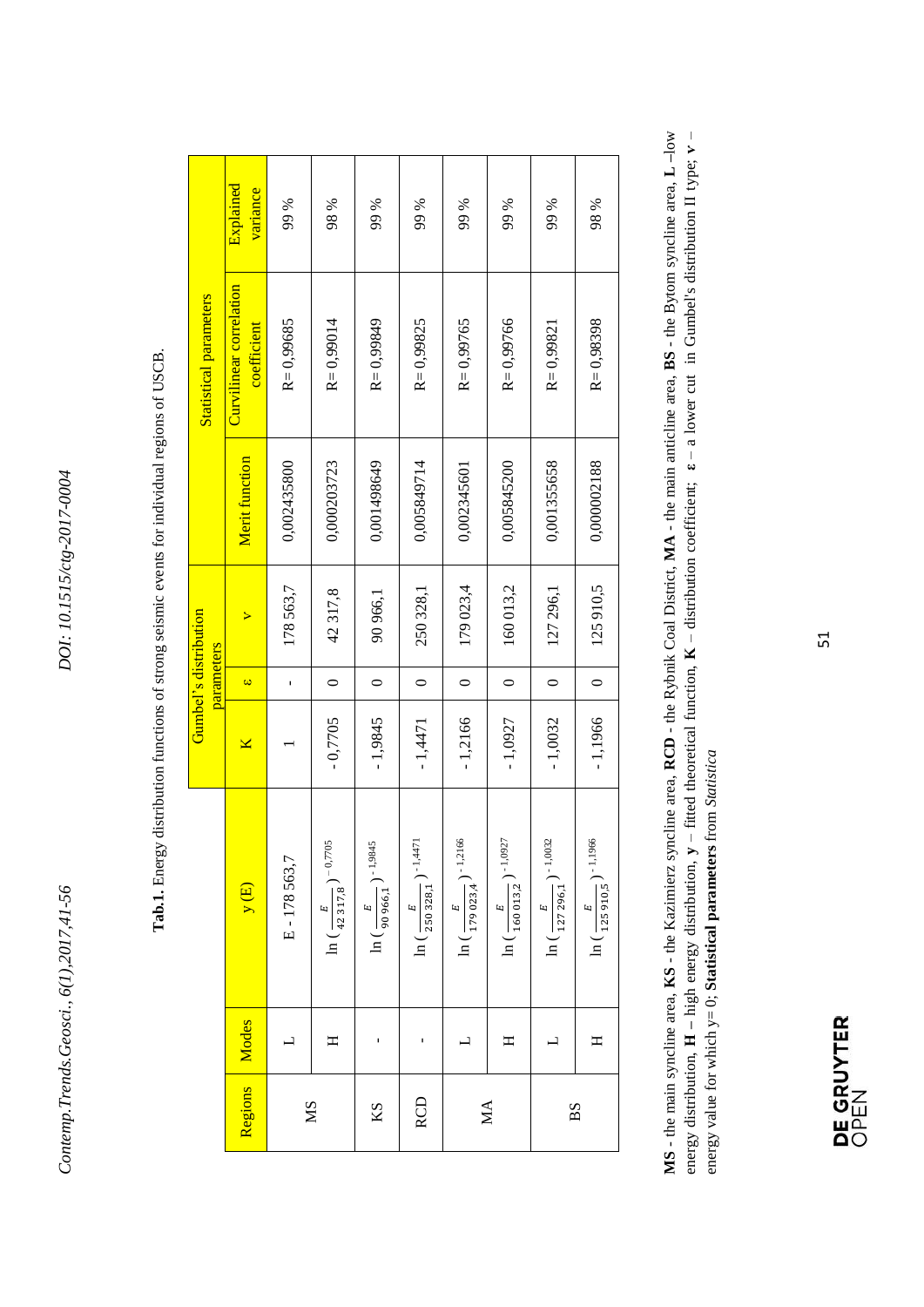

**Fig.12.** Seismic energy distribution curves from the Bytom syncline region (1987 – 2012). Blue – empirical (ECD), red – theoretical (CDF), greys – 5% confidence intervals for CDF



**Fig.13.** Seismic energy distribution curves for low-energy shocks from the Bytom syncline region (1987 – 2012). Blue – empirical (ECD), red – theoretical (CDF), greys – 5% confidence intervals for CDF

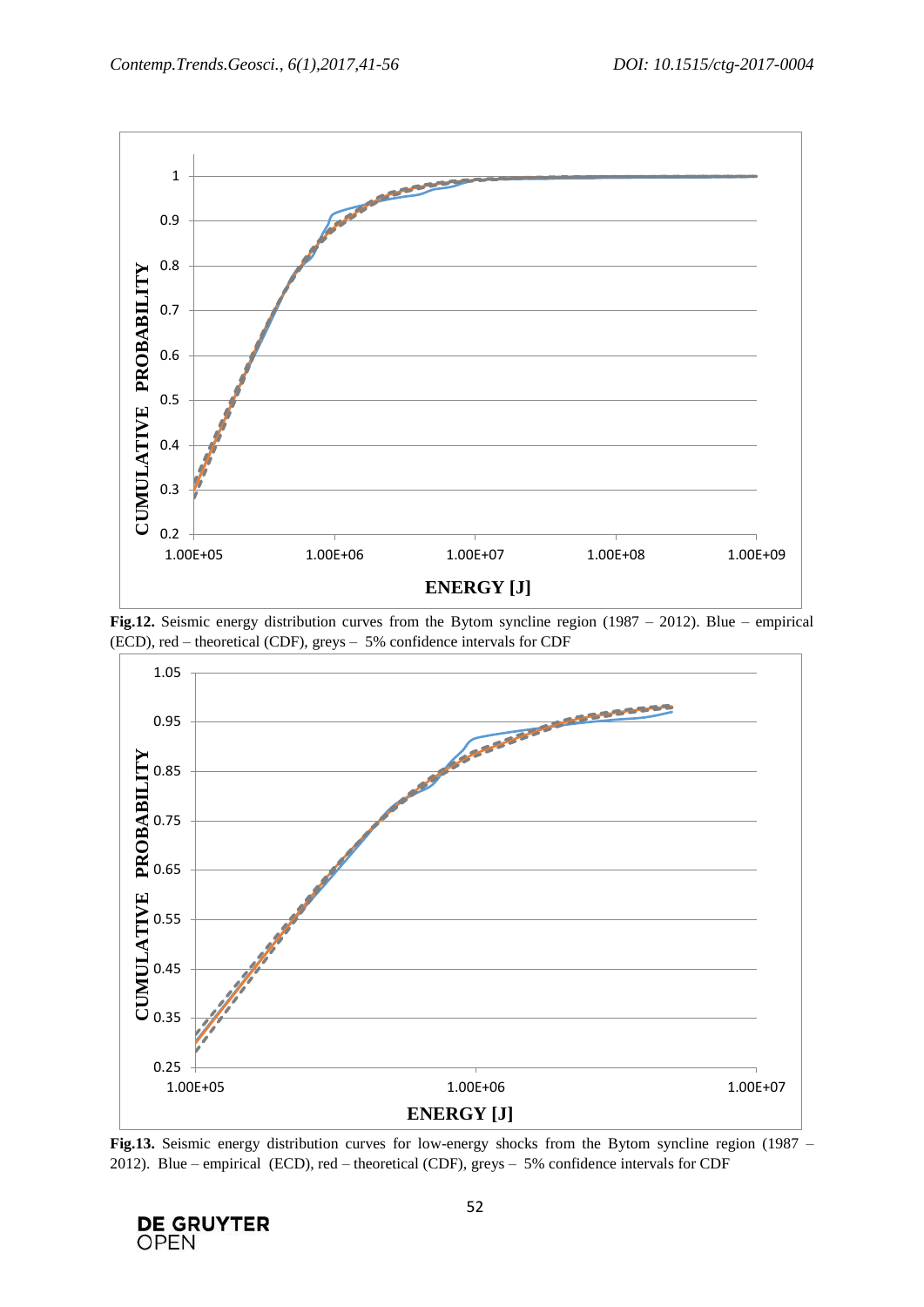

**Fig.14.** Seismic energy distribution curves for high-energy shocks from the Bytom syncline region (1987 – 2012). Blue – empirical (ECD), red – theoretical (CDF), greys – 5% confidence intervals for CDF

The results obtained in this paper referring to a much wider time window (1987 – 2012) also showed the bimodality of the distributions of seismic energy in three out of five test areas: in the main syncline area, the Bytom syncline area and the main anticline area. It may be indicated by the existence of inflection points on the graphs of ECD and the ability to the relatively good matching of Gumbel's distributions with different parameters for low-energy and high-energy branches separately.

However, in areas characterized by a relatively small amount of high-energy shocks (the Kazimierz syncline area and the Rybnik Coal District) bimodality was not found. The ECD could be fit by a single Gumbel's distribution.

Analyzing the energy distributions of seismic shocks A. Kijko et al. (1987) pointed that the process of events generation is complex and there might be two causes of energy distribution bimodality. One of them is a different mechanism generating shocks in different rock layers with distinct strength properties. The second one can be the impact of additional factors on the occurrence of the strongest shocks, for example – tectonic stresses. The second hypothesis seems to be more credible taking into account later research (Idziak et al., 1991; Gibowicz, Kijko, 1994). Kijko et al. (1987) suggested that the experimental cumulative distribution (ECD) should correspond to the distribution of Gumbel's III type, because of possible limitation in

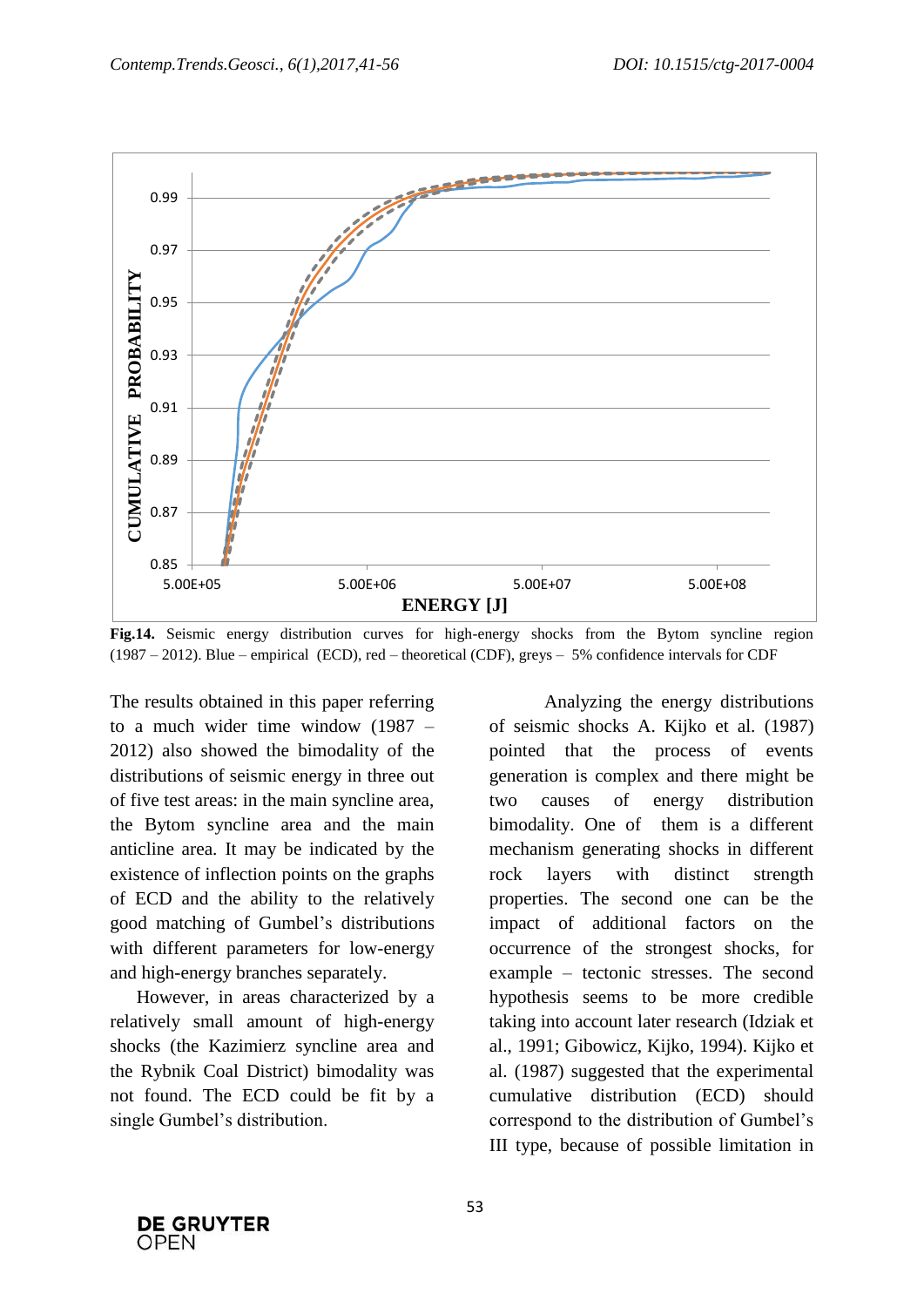maximum shocks energy for both modes. However, their research was based on a much smaller seismic catalog. The results of the analysis of events from the period 1987 – 2012 showed that Gumbel's distribution II type better matched the ECD. It points to the possibility of generations of events with an energy much higher than observed formerly.

The second hypothesis of distribution bimodality is supported by Jura's research (1999) which indicates the natural relaxation of residual tectonic stresses accumulated by tectonic faults, especially in the northern fault side of the Kłodnica fault, where the Young - Alpine tectonic stresses are observed.

Another thing to consider is the depth of event hypocenters distribution. Marcak and Mutke (2013) focused on the Bytom Syncline. The hypocentres of the strongest tremors were located at significant depths (300–800 m under seam 503, from which the coal was mined). Fundamentally, most of the tremors were located much deeper than the mined coal seam more than 1,300 m below the ground surface. They notice that, as the longwall excavation passed through the fold axis, the tremor hypocentres were deepest. The depths of the hypocentres increased markedly. It seems evident that the stresses produced by the geological structure caused the changes in the mining seismicity. In turn Stec (2006) in her study of seismic activity of the USCB suggest that the strongest events from the 'Śląsk' coal mine had hypocentres located 100–150 m deeper than those of the weaker events. Such a feature of seismic event occurrences is rare in mining-induced seismicity. Confirmation of the accuracy of mine

tremor source depth determination was attempted based on the errors of seismic moment tensor determination. The calculation of the seismic moment tensor for the seismic events from a depth interval of 600–900 m has been performed. The best solution were obtained for the depth interwal of 800–850 m. This confirms the argument that mine tremor sources are located beneath the mining level of 700 m. These facts may indicate that the cause of the strongest tremors can be cumulation of exploitation and tectonic stresses acting in the same parts of the rock mass. Both works supported the hypothesis of tectonic stress realease in case of strong seismic events in Upper Silesian Coal Basin.

Studying seismic energy distributions we should be aware because of certain limitations resulting from the used method of calculation. According to Idziak et al. (1991), analysis of compliance of the empirical distribution with the assumed theoretical distribution may not lead to farreaching conclusions, since they are purely statistical. Theoretical distribution is matched as part of the empirical distribution, and may show incompatible outside the tested range of energy. Using Gumbel's distribution II type to fit the lower branches of the energy distributions may suggest the existence of a lower limit of shock energy and the lack of restrictions for upper energy limit. In fact, the lower limit is determined by the approved registration threshold and the upper limit, assuming operational origin of shocks, is due to the physical premises.

Another limitation in the interpretation of seismic energy distribution is a small amount of shocks, which are classified as high-energy mode. Distribution parameters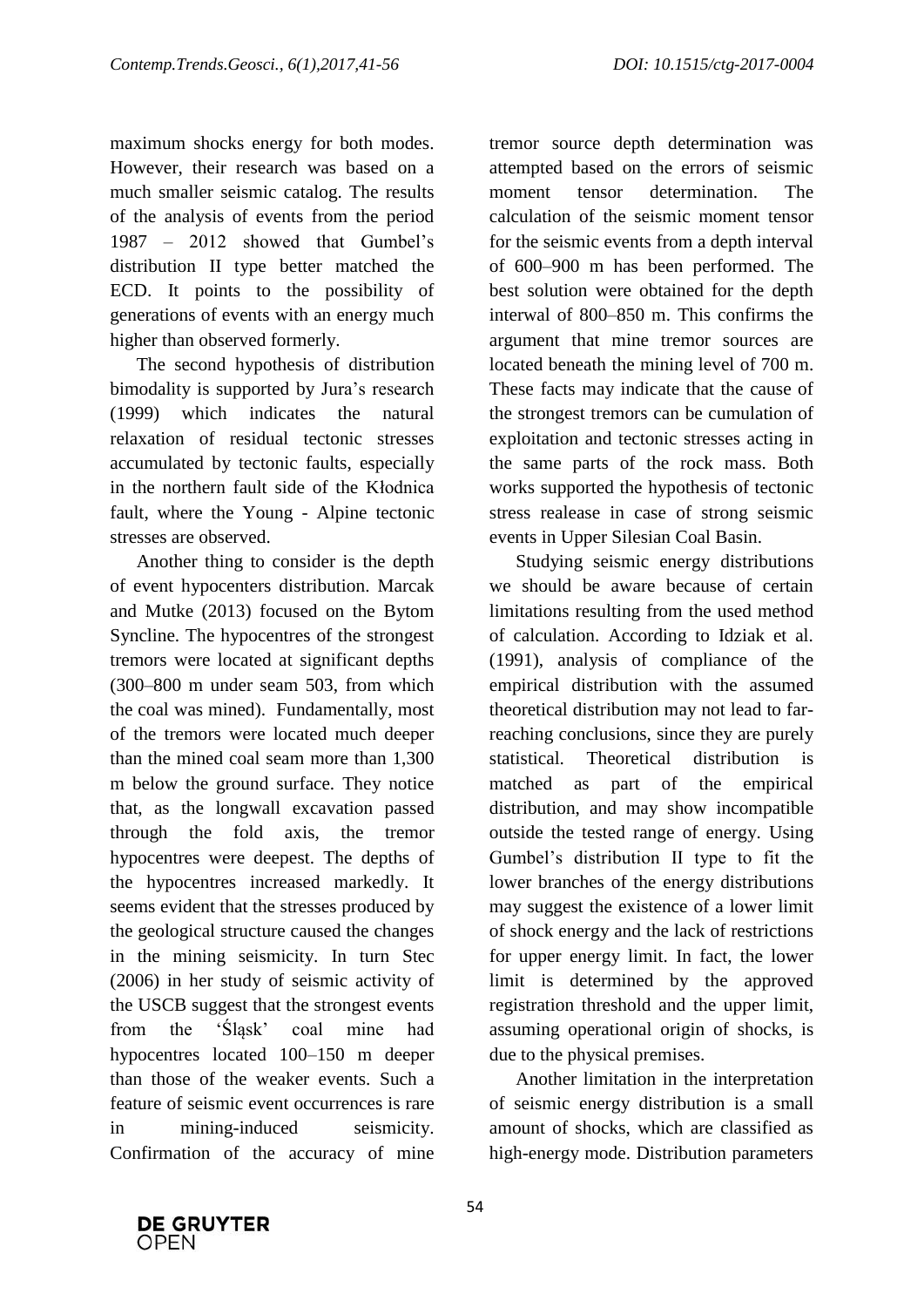for high-energy mode are calculated on the basis of a small amount of shock, so it can significantly affect the results of analysis.

The results of presented study have confirmed the existence of bimodality of the distributions but the reasons for its existence are not fully explained. As it have been suggested by other authors, high-energy mode can be related to tectonic activity. Currently, the author has been working on checking whether the strongest shocks are related to the seismic activity of areas without the USCB, especially in the south of Europe. However, the resolution of this problem is very difficult and up to this day we still could not get a clear position on this issue. It requires further study going beyond the USCB and statements whether the tectonic activity and the geodynamics of areas located south of the USCB affects the strongest shocks.

## **References**

- Gibowicz, S. (1989) The mechanism of seismic events induced by mining (Mechanizm ognisk wstrząsów górniczych). Publications of the Institute of Geophysics Polish Academy of Sciences, M-13 (221), 8-16.
- Gibowicz S.,J., Kijko A., (1994) An introduction to mining seismology. Academic Press. San Diego.
- Gumbel E.J. (1958) Statistics of extremes. Columbia University. Press New York.
- Idziak A., F., Sagan G., Zuberek W.M. (1991) An analysis of energy distributions of shocks from the Upper Silesian coal basin (Analiza rozkładów energetycznych wstrząsów z obszaru Górnośląskiego Zagłębia Węglowego). Publications of the Institute of Geophysics Polish Academy of Sciences, M – 15 (235), 1163 – 1182.
- Idziak A. (1996) Tectonophysics of mining areas. Prace Naukowe Uniwersytetu Śląskiego, Katowice, 1602.
- Idziak A., F., Teper L., Zuberek W.M. (1999) Sejsmiczność a tektonika Górnośląskiego Zagłębia Węglowego. Wydawnictwo Uniwersytetu Śląskiego. Katowice.
- Idziak A. (2010) Badanie rozkładów epicentrów silnych wstrząsów w Górnośląskim Zagłębiu Węglowym. [In:] Geneza i charakterystyka zagrożenia sejsmicznego w Górnośląskim Zagłębiu Węglowym (ed. W. M. Zuberek, K. Jochymczyk). Wydawnictwo Uniwersytetu Śląskiego, Katowice, 53 – 59.
- Jura D. (1999) Young Alpine Klonica Fault scarps of the metacarpathian in the Silesian Upland. Technika Poszukiwań Geologicznych Geosynoptyka i Geotermia, 1, 52-56.
- Kijko A., Drzęźla B., Mendecki A. (1986) Bimodal character of the distribution of extreme seismic events in mines (Bimodalny charakter ekstremalnych rozkładów zjawisk sejsmicznych w kopalniach). Publications of the Institute of Geophysics Polish Academy of Sciences, M-8 (191), 91–101.
- Kijko A., Drzęźla B., Stankiewicz T. (1987) Bimodal character of extremal seismic events in Polish mines. Acta Geophysica Polonica, 35, 1157 – 1168.
- Marcak H., Zuberek W.M. (1994) Geofizyka górnicza. Śląskie Wydawnictwo Techniczne. Katowice.
- Marcak H., Mutke G. (2013) Seismic activation of tectonic stresses by mining. Journal of Seismology 17, 4: 1139-1148, DOI: 10.1007/s10950-013-9382-3
- Pilecka E., Stec K. (2006) Analiza związku wysokoenergetycznej sejsmiczności z anomaliami grawimetrycznymi i magnetycznymi na terenie GZW. Warsztaty 2006 z cyklu: Zagrożenia naturalne w górnictwie. Mat. Symp., 331– 337.